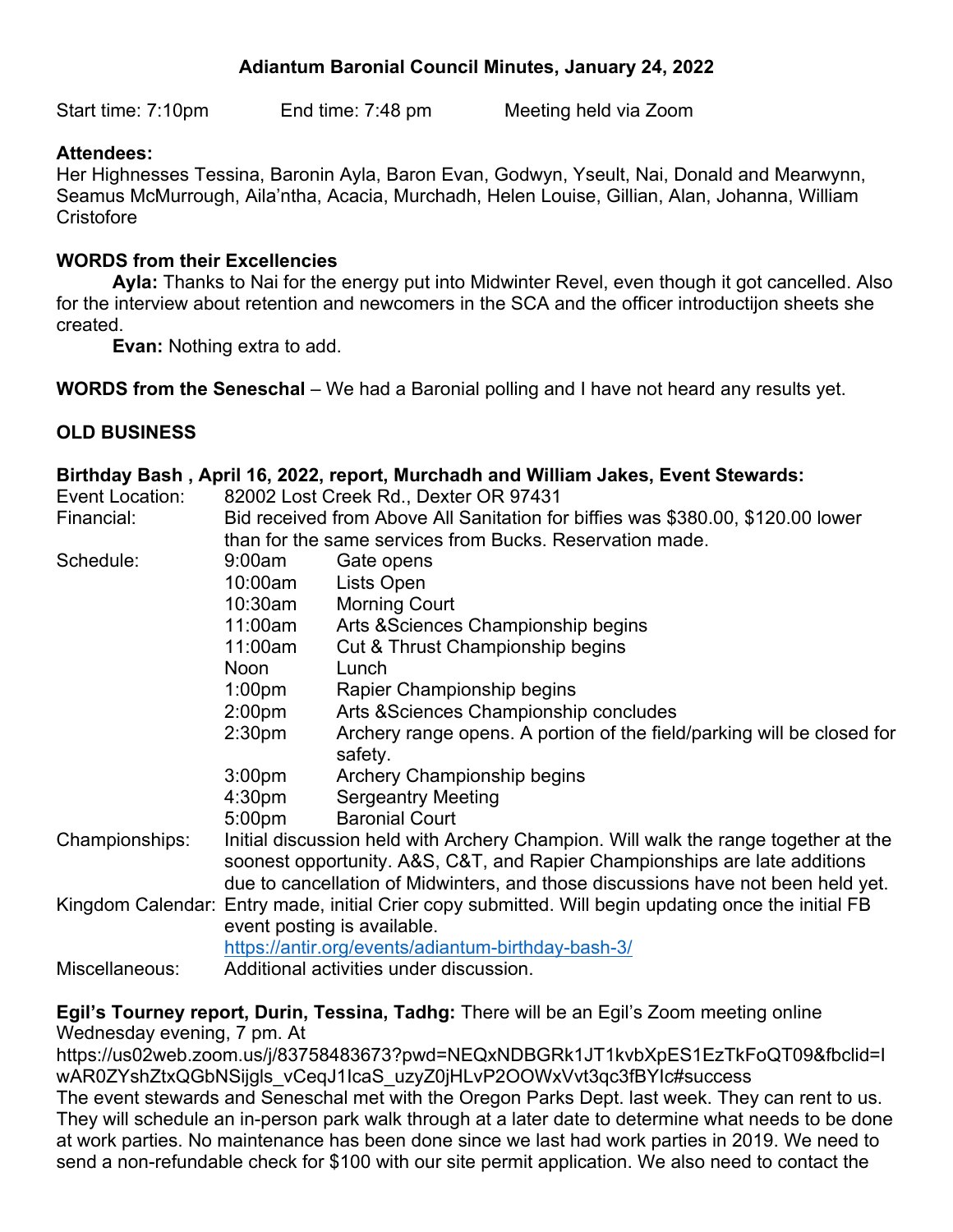Kastrava family about access to the parking area; Yseult volunteered to help with that. We should also find a previous contract that shows that the Parks Dept. picked up half the cost of our utilities (portable toilets, water, garbage) as the current park ranger has no knowledge of that arrangement (he's new since 2019).

**12th Night 2023 report**, **Yseult & Emma:** I spoke with my contact at Valley River Inn about the room reservation process. They have identified the problem that led to the system crash when room reservations were opened for  $12<sup>th</sup>$  Night 2020 and have assured me that the problem has been corrected and it should not happen again. I will let them know the date and time for opening room reservations once we have our social media and publicity plans worked out and can get information out to all of An Tir. We hope to have room reservations open in early February

I have set aside 10 rooms for merchants, 10 rooms for officers/Champion, and 10 rooms and all 10 suites for Royalty, retinue, and vigils.

We do not plan on having any pre-registration unless we need to do so for covid checking. All gate fees will be payable at the gate; no prepay. We plan to have PayPal available at gate.

Our group room discount rate with the hotel expires on Dec. 12, 2022, but the hotel agreed to let me handle any late cancellations myself so that the rooms don't fall back into the full price category. I can swap in names from a waiting list and keep the rooms in the discount block. I did this for 12<sup>th</sup> Night 2020, and it worked well.

Our completed EIF form has been accepted by the Kingdom Seneschal. Our target date for initial publicity, Facebook group, calendar website info is February 1

So far, we have event staff lined up for lodging arrangements, decorations, publicity, UO manuscript visit, A&S display, on-site merchant wrangler, and the Roman Baths. We will be talking later this week with a couple of the folks who ran the live feed of Court at 12<sup>th</sup> Night 2021. We hope to get their help with doing the same for Courts in 2023.

We have created merchant sign-up forms. I have asked the 2022 12<sup>th</sup> Night event steward for contact info for the merchants at the event and contact them directly. As soon as the 12<sup>th</sup> Night website has been transferred to us and we get our Facebook event page set up, the merchant forms will be posted there and general notices will go out to various social media outlets.

We will do the same with meeting sign-up forms so that guilds and other non-peerage groups who want to hold meetings can reserve space. This sign-up information will then be on the event website and Facebook page. Emma will be in charge of our web presence and publicity.

We plan to arrange again a visit to the University of Oregon manuscript collection late Friday afternoon, and we will once again be offering the Roman Baths in the hot tub area of the hotel. Closer to the event date we will see whether it is feasible to offer a medieval menu in the hotel restaurant as we have in the past. We have ideas in hand for site tokens and are researching some more faux stained glass windows.

#### **NEW BUSINESS –**

Ayla will have fabric available for sale in about 3 weeks. Gold Key can have first choice for free.

#### **OFFICER REPORTS**

**Arts & Sciences, Ail'antha of William's Keep**: We continue to meet on alternate Tuesdays via Zoom. We will meet in hybrid in person/zoom meetings once we are able to d so. We continue to have guests at our meetings from many far-flung kingdoms, as well as new comers from various mundane groups.

We are currently working on a future event that will be co hosted by our A&S and Terra Pomaria, once we can meet in person.

Perhaps it is the new year, but there seems to have been a shift in communication, for the better, between this office and kingdom and principality officers. This is encouraging.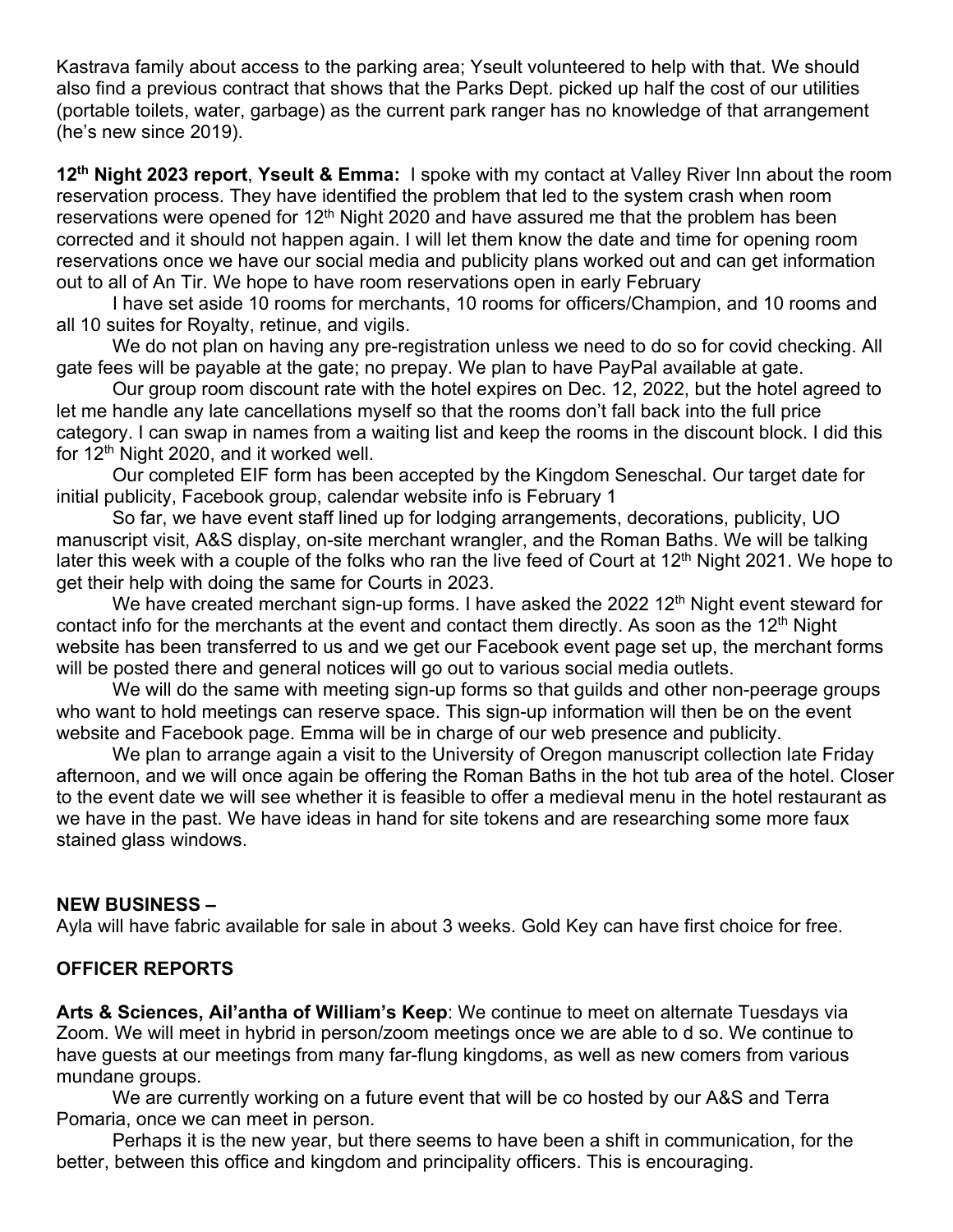Our YouTube A&S videos are now up and available on my YouTube account:. "SCA Aila'ntha". Learning as we go has been a bumpy road, but I feel I'm finally getting the hang of it! Hopefully I can smoothly pass this along to the next A&S officer.

## **Chamberlain, Brynjarr Olfuss:** not in attendance, no report.

**Chatelaine, Johanna Trewpeny**: Unfortunately there is nothing new to report. Looking forward to the next event!

**Chronicler, Yseult**: I took minutes at the December Baronial Council meeting and posted them to the files section of the Barony's Facebook Discussion group that evening. I sent them to the Web Minister for posting in the Archives section of the Baronial website; they appeared a week or so later.

I emailed my quarterly Chronicler's report (Oct. – Dec.) to the Summits Chronicler on January 4, 2022.

I will probably publish another BiCranial Bear newsletter in late January or February. I am always happy to receive material for the newsletter!

# **Exchequer, Margaret & Asgerdr**: Current balance: \$12,168.19

Doomsday Report for 2021 was submitted to Lord Sindri last weekend.

I believe we finally have all the signatures on the signatory card at Columbia Bank, so I am giving Marian/Asgerdr access to the 365 account today. Thank you to everyone for working through this multiple times.

Note: Somehow Lord Sindri got dropped from the last round of signatories needed on the bank signatory card. Rather than re-start the process and delay our local transfer, I made the decision to continue. Thus, a new round of bank signatories will need to be begun at some point to add Lord Sindri.

Marian and I will work out a time/day to do a transfer of physical materials related to the Exchequer position. Some things (several bins and cash boxes) will likely then need to be transported and put into storage.

**Herald, Durin:** : Nothing to report.

**Lists, Acacia**: Nothing to report.

#### **Marshals**

**Archery, Alan Bowyer:** Nothing much to say. I hope to teach a class in arrow making during the monsoon season. Investigating places to do indoor archery.

**Armored Combat, Tati Sigurdsson**: Nothing to report.

**Steel Combat & Rapier, Seamus McMurrough**: 6-8 people per practice. Replacement sword almost finished, Needs the last \$50 to pay for it..

**Thrown Weapons, Murchadh Monaidh Chroaibhe:** Practices have been held alternating Tuesdays, 5:00 – 7:00pm, and alternating Saturdays 9:00am – 12:00pm, at the Dexter Range, and are coordinated with Archery practices (cancelled due to weather). Have 3 to 8 people attending. One of 3 places in An TIr reporting scores. We will adjust again to Tuesday of one week and Saturday of the next, adjusted so as not to conflict with A&S meetings..

Practices have been well attended by three to eight people. Scores have been reported and no injuries or accidents have occurred. All required COVID mitigation measures have been observed and compliance reports submitted. Several practices have been cancelled due to Kingdom-level direction, though there have been no locally tracked COVID contacts.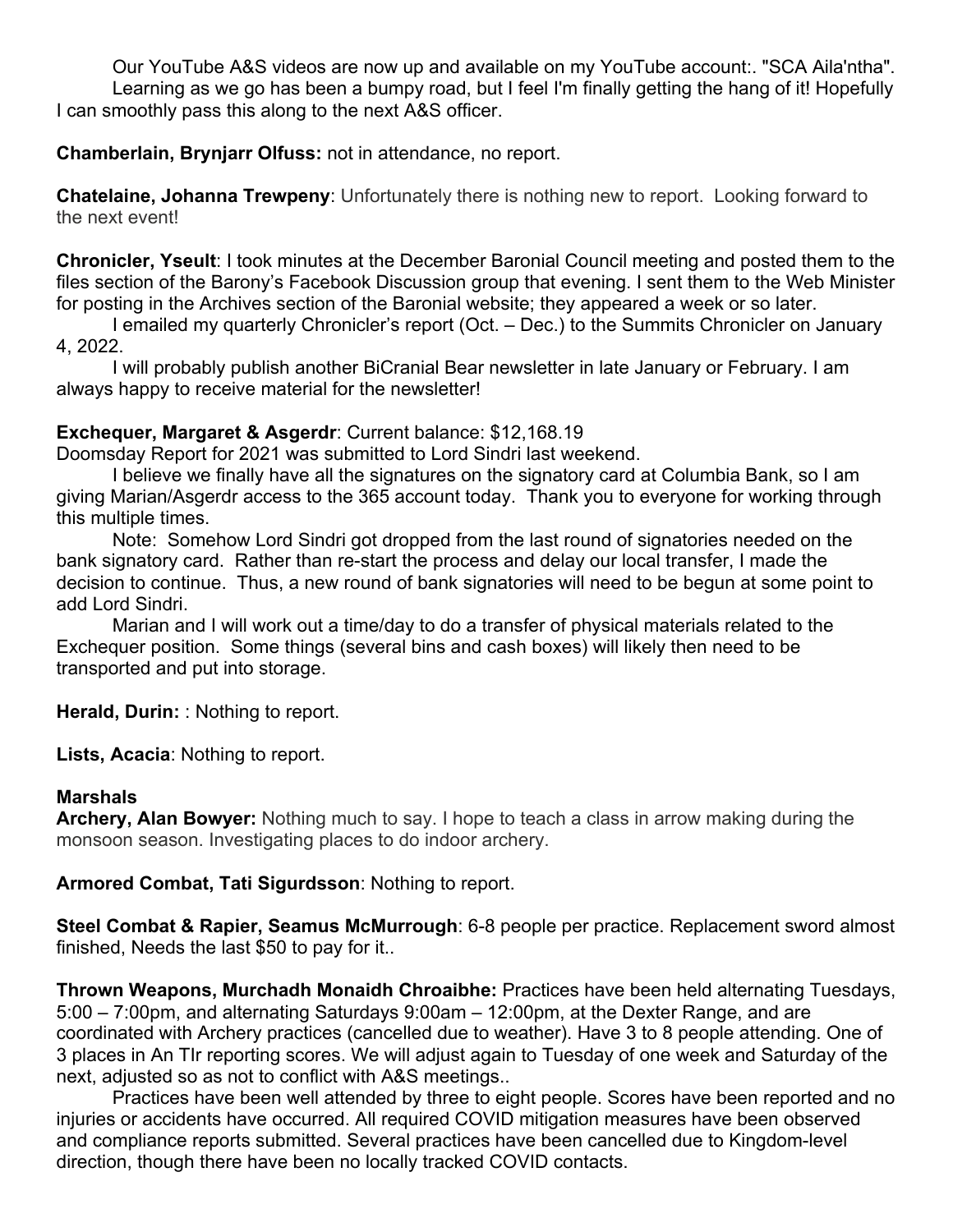The Baronial Trailer is located in Dexter with all hitch and door locks in place.

Thrown Weapons has been moved into the Barn for all weather – after sunset use. Archery range will be set up on Saturdays as weather allows.

**Youth Armored Combat:** office is vacant

**Scribe, Gillian FitzGilbert**: Nothing to report.

**Seneschal, Godwyn Renard**: Met with Oregon Parks Dept. Will schedule a park walk through to see what needs to be done for work parties.

**Web Minister, Tighearnan:** The normal monthly updates have been completed. I've now mostly recovered from a bout of Covid that I started my year with, and I look forward to working with Nai to move the website forward.

**Social Media, Murchadh Monaidh Chroaibhe:** Facebook Page and Official Discussion Group have been monitored daily, with events and mandatory postings submitted as requested. One violation of SCA/An Tir Social Media policies noted, post removed and private message sent to remind the poster of community standards. Official FB Page metrics:

Page Summary Last 28 days  $\div$ Export Data Q Results from Dec 24, 2021 - Jan 20, 2022 Note: Does not include today's data. Insights activity is reported in the Pacific time zone. Ads activity is reported in the **Organic** Paid time zone of your ad account. ٩b **Actions on Page** Ø. **Page Views** ۵ Page Likes December 24 - January 20 December 24 - January 20 December 24 - January 20 5 129 9 Total Actions on Page ▲ 150% Total Page Views ▲ 40% Page Likes  $\triangle 200\%$ G) Ø Ð **Post Reach Story Reach Recommendations** December 24 - January 20 December 24 - January 20 December 24 - January 20 665 People Reached ▲9% We have insufficient data to show for the We have insufficient data to show for the selected time period. selected time period. Ø. Ø) Ø **Post Engagement Videos Page Followers** December 24 - January 20 December 24 - January 20 December 24 - January 20 2 411 11 Post engagement ▲95% 3-Second Video Views ▲ 100% Page Followers  $\triangle 83\%$